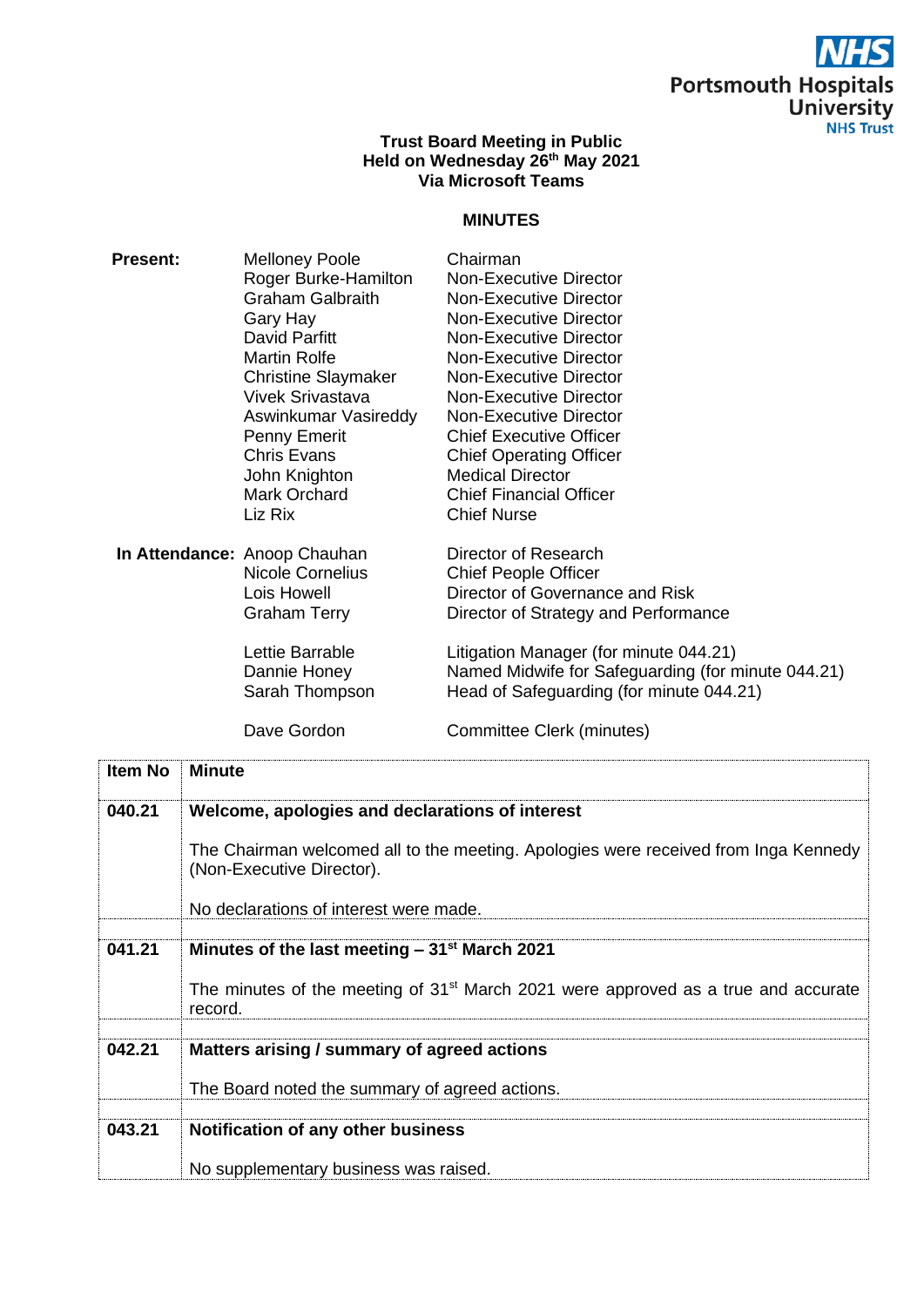| 044.21 | <b>Patient story</b>                                                                                                                                                                                                                                                                                                                                                                                                                                                                                                                                                                                                                                                   |
|--------|------------------------------------------------------------------------------------------------------------------------------------------------------------------------------------------------------------------------------------------------------------------------------------------------------------------------------------------------------------------------------------------------------------------------------------------------------------------------------------------------------------------------------------------------------------------------------------------------------------------------------------------------------------------------|
|        | The Chief Nurse introduced the story, centring on a Court of Protection application for a<br>patient. The case had involved significant cooperation between clinical and corporate<br>teams in the Trust. The Judge in the matter had commended the Trust for its diligence in<br>making the application.                                                                                                                                                                                                                                                                                                                                                              |
|        | The Chairman referred to the number of vulnerable patients being treated by the Trust at<br>present and asked whether the number of such cases was likely to rise. The Head of<br>Safeguarding responded that Court of Protection applications remained rare; however,<br>their complexity was increasing. The safeguarding team had also been strengthened with<br>a more diverse skills base given the workload being experienced; this had allowed for a<br>proactive approach to be taken and the establishment of multi-disciplinary working.                                                                                                                     |
| 045.21 | <b>Chairman's opening remarks</b>                                                                                                                                                                                                                                                                                                                                                                                                                                                                                                                                                                                                                                      |
|        | The Chairman observed the emphasis on strategy in the reports presented at this meeting,<br>noting that this had been possible because of the de-escalation of pandemic related<br>operational activity. However, the continued work on strategy during the pandemic,<br>despite those operational pressures, had allowed matters such as Strategy Into Action<br>and Delivering Excellence to be well prepared for implementation in coming weeks and<br>months.                                                                                                                                                                                                      |
|        | The work being undertaken by the Research and Development team was also noted, with<br>its support for effective management of COVID-19 appreciated. At present the team was<br>involved in establishing a clear understanding of the profile of the local population, with a<br>view to ensuring that health inequalities were considered in the restoration of elective<br>services.                                                                                                                                                                                                                                                                                 |
|        | The wellbeing of the Trust's workforce is vital; the recent huge increases in demand for<br>emergency services (as experienced generally across the NHS) were likely to cause<br>increased pressure on staff. Given this, a firm focus on compassionate care would be<br>required at all levels and supported by Trust Board as appropriate.                                                                                                                                                                                                                                                                                                                           |
| 046.21 | <b>Chief Executive's Report</b>                                                                                                                                                                                                                                                                                                                                                                                                                                                                                                                                                                                                                                        |
|        | The Chief Executive Officer reflected on the wide range of issues requiring consideration<br>at present. These fell across many areas and included operational as well as strategic<br>issues, often necessitating system-wide approaches and integrated care. She highlighted<br>the following matters:                                                                                                                                                                                                                                                                                                                                                               |
|        | COVID-19 response: Whilst activity relating to the pandemic had declined significantly,<br>vigilance was being maintained. Over previous days the prevalence rate in Portsmouth<br>had risen and was currently higher than the surrounding areas. As a result, the Trust would<br>be maintaining a range of infection prevention and control measures. In addition, all<br>patients (or their relatives) who had been identified as having contracted COVID-19 whilst<br>at the hospital were being contacted. Finally, any potential future surges or requirements<br>for booster vaccinations were being monitored and would be addressed as rapidly as<br>possible. |
|        | Elective recovery: The reinstatement of capacity to pre-pandemic levels was a key priority<br>for the Trust and the wider NHS and would be addressed in depth in minute 047.21. The<br>embedding of innovations brought in over the previous months would support the<br>recovery. The Trust was committed to re-establishing baseline activity and had secured                                                                                                                                                                                                                                                                                                        |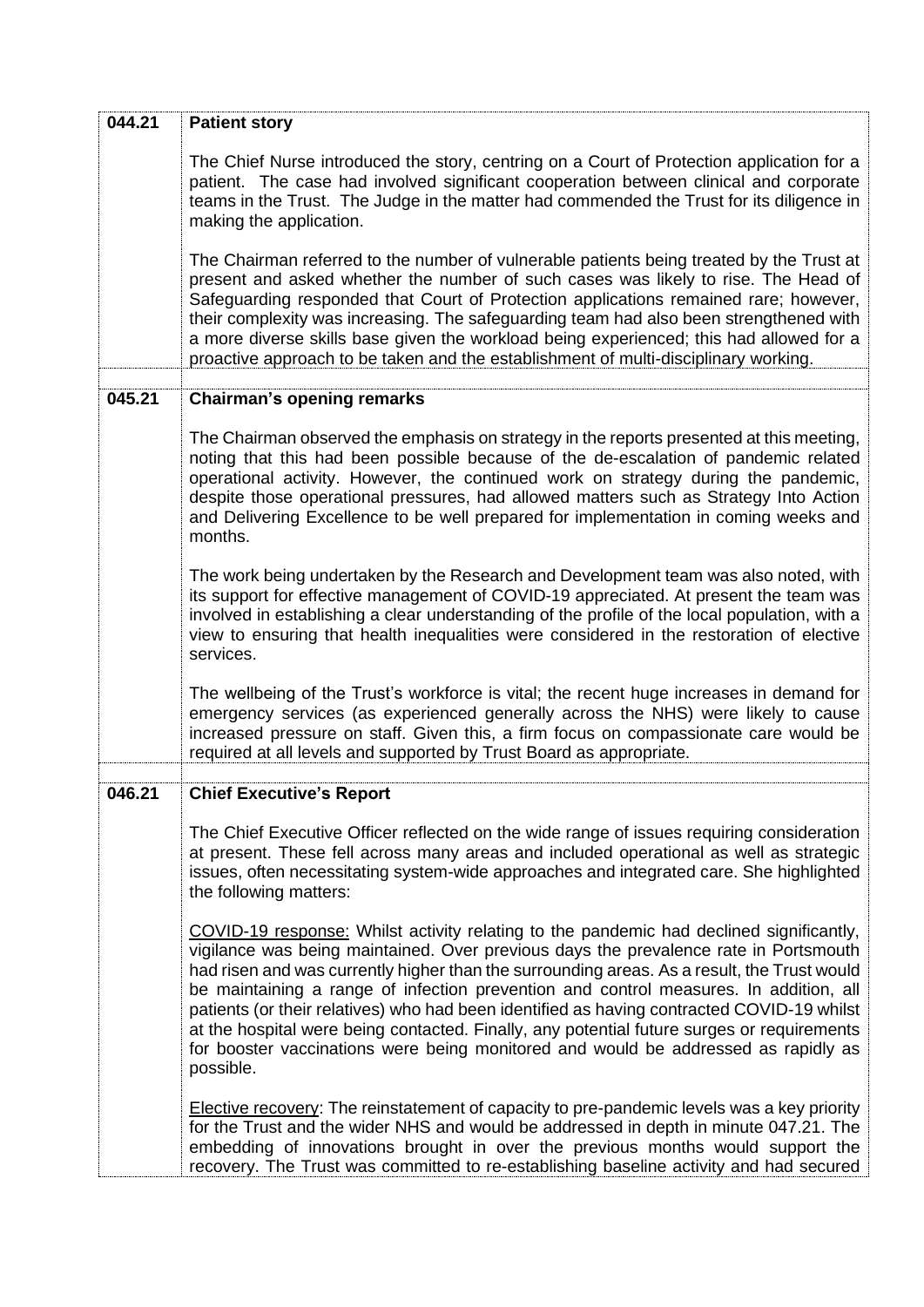|        | some funding to achieve this. However, the risks arising from potential delays in treatment<br>were acknowledged and had been added to the Board Assurance Framework (minute<br>048.21). A clear clinical prioritisation process had been put in place, and the need to<br>consider the impact on health inequalities as part of the recovery of elective services was<br>acknowledged.                                                                                                                                                                                                                                          |
|--------|----------------------------------------------------------------------------------------------------------------------------------------------------------------------------------------------------------------------------------------------------------------------------------------------------------------------------------------------------------------------------------------------------------------------------------------------------------------------------------------------------------------------------------------------------------------------------------------------------------------------------------|
|        | Care Quality Commission (CQC): The CQC had undertaken a focused safety inspection<br>of Maternity Services on 20 <sup>th</sup> May 2021. The draft report had not yet been received from<br>the Commission and would be reported to Trust Board through the Quality and<br>Performance Committee in due course. Initial feedback had commended the teams<br>involved on their engagement with the process; in particular, Inga Kennedy's work as the<br>Non-Executive Director overseeing the area was recognised. In addition, the Section 29a<br>notice relating to the Emergency Department had been lifted by the CQC.       |
|        | COVID-19 vaccination programme: The Trust had built on the establishment of one of the<br>first vaccine hubs in the region and had (at the time of reporting) achieved the highest rate<br>of staff vaccination (93.1%) in the South East of England. Ongoing research in the area<br>would be addressed in minute 055.21. The vaccination hub itself had been<br>decommissioned given the proliferation of alternative sites in the area; the Surgery and<br>Outpatients Division would provide a residual service for those staff who required it.                                                                             |
|        | The Chief Executive Officer referred to the risks relating to extended patient pathways, the<br>rise in demand for non-elective services and pressures faced by staff. On the latter,<br>support was being provided, shaped by the results of a recent staff questionnaire on<br>personal resilience. There would also be a focus on compassionate care to ensure this<br>remained a prominent issue. In addition, financial control would need to be maintained<br>given the cost pressures associated with COVID measures and increasing activity.                                                                             |
|        |                                                                                                                                                                                                                                                                                                                                                                                                                                                                                                                                                                                                                                  |
|        | The Board accepted the Chief Executive Officer's report.                                                                                                                                                                                                                                                                                                                                                                                                                                                                                                                                                                         |
|        |                                                                                                                                                                                                                                                                                                                                                                                                                                                                                                                                                                                                                                  |
| 047.21 | <b>Operating context</b><br>The Chief Operating Officer outlined the current situation at the Trust, in terms of COVID-<br>19 and other activity. At the time of this meeting, there were 15 patients on site with a<br>positive COVID diagnosis. One of these had remained in Intensive Care for over 21 days.<br>Local prevalence had fluctuated at around 20 / 100,000 population in Portsmouth for some<br>time.                                                                                                                                                                                                             |
|        | In terms of non-elective activity, walk in attendances had been increasing over recent<br>weeks. The demand for this service was more than the figure for August 2020 for the first<br>time in almost a year, indicating an imminent return to pre-COVID levels. This reflected<br>national trends and had led to occupancy rates in the medical bed-base exceeding the<br>standard baseline, peaking at 113% of capacity. Overall bed occupancy stood at 96.7%,<br>above the upper limit of the target range (92%). Space was being reassigned to ensure<br>coverage reflected the current profile of patients at the hospital. |
|        | The restoration of elective care was progressing well, with the thresholds based on 2019<br>- 20 activity levels currently being exceeded. There had been no cancellations of<br>treatment on the day due to a lack of high care capacity, with the Intensive Care Unit<br>supporting care for patients as required.                                                                                                                                                                                                                                                                                                             |
|        | The Board noted the report.                                                                                                                                                                                                                                                                                                                                                                                                                                                                                                                                                                                                      |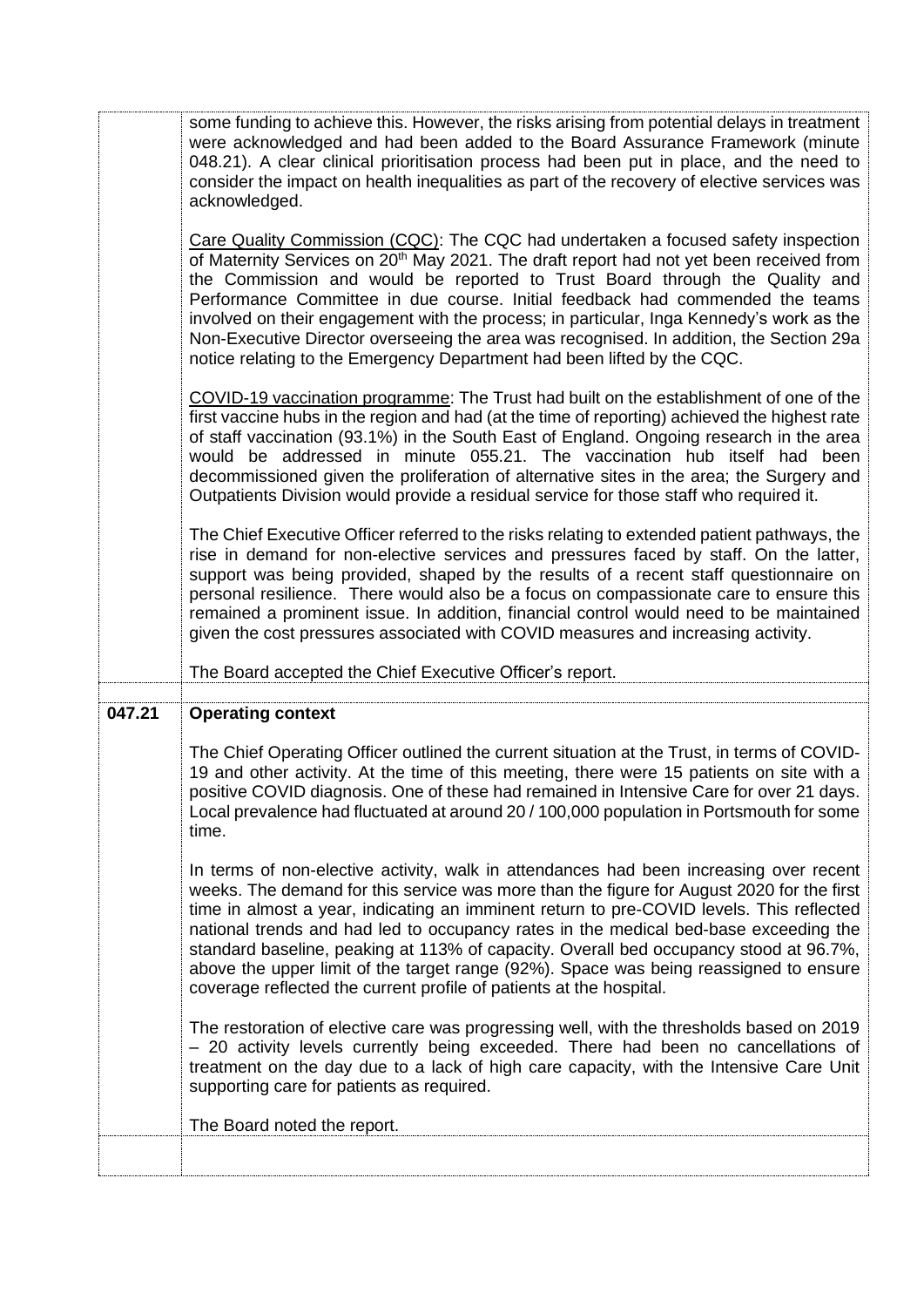| 048.21 | Corporate strategy - quarterly update                                                                                                                                                                                                                                                                                                                                                                                                                                                                                                                                                                                                                                                                                                                                                                           |
|--------|-----------------------------------------------------------------------------------------------------------------------------------------------------------------------------------------------------------------------------------------------------------------------------------------------------------------------------------------------------------------------------------------------------------------------------------------------------------------------------------------------------------------------------------------------------------------------------------------------------------------------------------------------------------------------------------------------------------------------------------------------------------------------------------------------------------------|
|        | The Director of Strategy and Performance outlined the continued delivery of the strategy<br>and the momentum behind it, despite the challenges mentioned in previous discussions.<br>The Strategy Into Action approach would be the means by which the strategic intent would<br>be translated into deliverable actions. This would also focus on the embedding of the<br>principles behind it and their application at all levels within the Trust. A key element of this<br>was to make sure that all employees understood how their work had a direct impact on<br>corporate objectives. The Board had considered the practical implications of this at a<br>recent development session.                                                                                                                     |
|        | In terms of the strategic aims, the fulfilment of the Trust's responsibilities to the community<br>it served would be bolstered by the development of the planned new Emergency<br>Department. The business case for Building Better Emergency Care was being completed<br>and scheduled for presentation to Trust Board on 28 <sup>th</sup> July 2021. As part of this, the clinical<br>model which would be in operation had been decided and aligned with system<br>requirements as well as national guidance.                                                                                                                                                                                                                                                                                               |
|        | Safe, high quality care had been demonstrated in the patient story taken under minute<br>044.21 and was supported by the continued operation of the Incident Review Panel. The<br>confirmation from the CQC that the Trust had complied with the requirements of the<br>Section 29a notice provided external assurance as to the improvements being made. The<br>delivery of a modest financial surplus in $2020 - 21$ had been the second year in a row in<br>which the Trust had lived within its means, demonstrating improved management of the<br>organisation's resources. Support for staff wellbeing had been prioritised and enhanced<br>as a result of the pressures associated with the pandemic, whilst opportunities for personal<br>development and career progression continued to be available. |
|        | In addition, delivery of the corporate Trust strategy was being supported by delivery of a<br>series of enabling strategies which were being presented to Trust Board. In terms of digital,<br>the Trust's maturity was rated as being at Level Two using a diagnostic tool widely<br>employed across the NHS; this represented a significant degree of progress over a<br>relatively short period. The commercial strategy was ensuring that revenue-raising<br>activities were fully aligned with the provision of benefits for patients and the wider<br>community.                                                                                                                                                                                                                                          |
|        | The Chairman sought clarification as to the main issues to be faced in delivering the<br>strategy over the coming three months. The Director of Strategy and Performance<br>identified the development of collaborative relationships across the Hampshire and Isle of<br>Wight Integrated Care System as pivotal in delivering sustainable improvements. In<br>addition, the potential need to balance service provision should any later peaks in COVID<br>activity occur may require sensitive management.                                                                                                                                                                                                                                                                                                   |
|        | Gary Hay inquired as to the level of staff engagement with corporate strategy. The Director<br>of Strategy and Performance would be working to ensure that Strategy Into Action was a<br>deliverable approach, presented in ways meaningful to staff. As part of this, a series of<br>metrics was being developed by which progress would be measured throughout the Trust.<br>The Chief Executive Officer emphasised the role of ownership in providing a mature<br>strategy with a measurable impact on performance. Trust values were reinforced in<br>conversations as appropriate.                                                                                                                                                                                                                         |
|        | Roger Burke-Hamilton referred to the improved quality of the information presented to<br>Quality and Performance Committee and how this could be replicated across the local<br>healthcare system. The Director of Strategy and Performance was engaged with the<br>Hampshire and Isle of Wight footprint on reporting and how to improve its analytical focus.                                                                                                                                                                                                                                                                                                                                                                                                                                                 |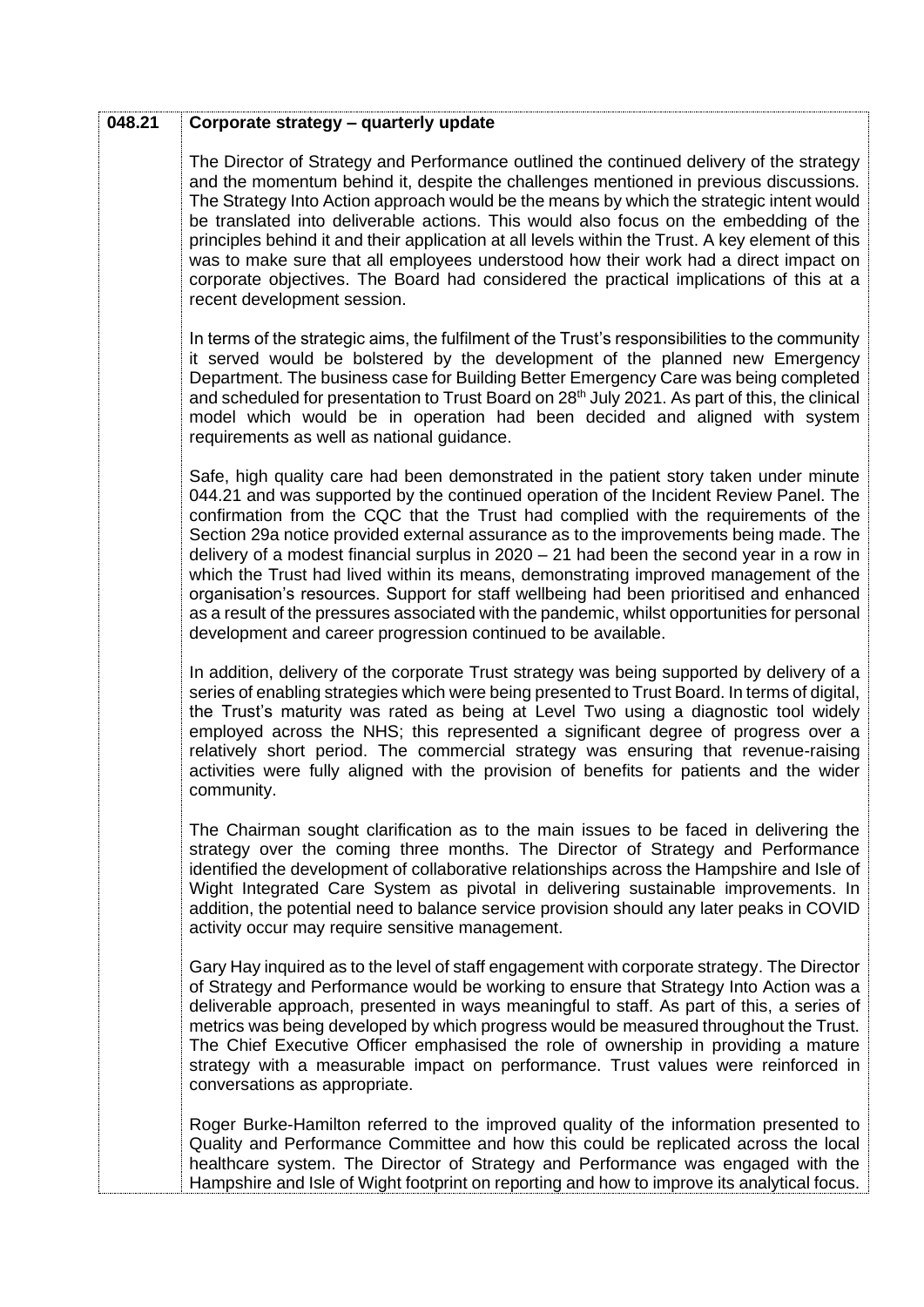It was intended that the development of key metrics as part of Strategy Into Action would assist with this.

The Chief Executive Officer identified the quality of modelling that had allowed the Trust to prepare for the second peak of the pandemic and the future benefits this could generate for data analysis. Urgent care was also receiving richer information drawn from a variety of sources (including primary care and other external providers) which was helping with the development on non-elective provision and ambulance conveyances. The Medical Director would be focussing on developing the information which would identify local health inequalities and the actions required to address them.

The Board noted the update

### **049.21 Board Assurance Framework**

The Director of Governance and Risk summarised the proposed risk ratings for the entries on the latest version of the Board Assurance Framework (BAF). There had been an overall downward shift in the Trust's risk profile. In many cases, this was an anticipated correction after the response to the pandemic and associated uncertainties had caused ratings to rise in many areas previously. In addition, there was greater insight into the potential impact of trends on service provision given the learning taken from the second wave of COVID-19.

This reflected the Board Assurance Framework's role as the repository for high level strategic risks, rather than the operational matters considered in the Board Risk Register. As a result, the overall trends that may be observed in the next iteration of the latter may differ from those being presented in this instance. As an example of this, BAF29 (delivery of strategic objectives and diversion of resources to manage COVID-19) had been revised downwards significantly. Whilst issues remained regarding the management of COVID-19, their potential consequences for Trust strategy had been demonstrated to be limited.

The downgrading of BAF7 (demand for capital exceeds sums available) had been mitigated by the capital prioritisation process which had been introduced. As well as this, the investment made during the pandemic had improved the Trust's position regarding its infrastructure. Whilst BAF31 (break-even year-end financial position for 2020 – 21) had been nominated for removal as the target had been achieved, an equivalent entry for 2021 – 22 may be added if appropriate. This was not yet proposed as uncertainties (e.g. lack of clarity on arrangements for the second half of the year) meant that the risk could not yet be articulated with sufficient clarity. BAF25 (exit from the European Union) was also proposed for removal as the matter had been monitored and no material issues to date had emerged.

However, the Chairman queried the downward revision of the score for BAF1 (urgent care, quality, performance and patient flow) from 12 to nine. The Director of Governance and Risk responded that whilst the layout remained the same, the usage of the facilities and pathways involved had improved significantly. This had resolved the issues regarding bottlenecks that had been observed previously. As a result, the probability of incidents relating to patient safety had declined. Ambulance handover performance had improved, with the number of hours lost during patient transfers reducing dramatically. The Chief Executive Officer suggested that the wording of this entry may require revision as, at present, it may reflect the historical position rather than the current one. However, the proposed scoring reduction was deemed to be appropriate given the position regarding the Section 29a notice.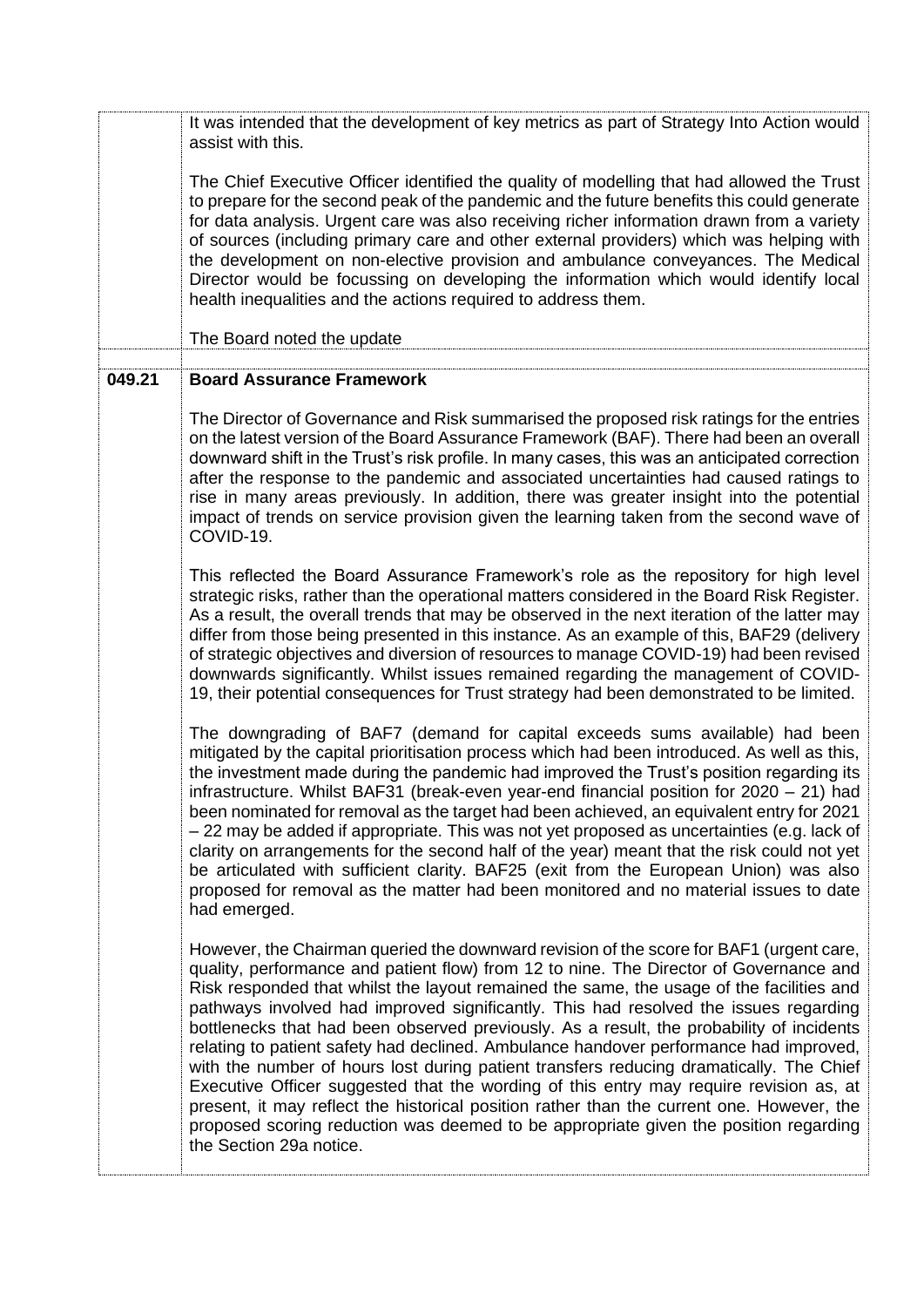|        | group (consisting of 128 trusts) by 9%. For this year's survey, the questions relating to<br>appraisals had been removed and replaced with others centring on COVID-19.<br>In terms of the ten themes in the questionnaire, health & wellbeing and safety culture had<br>both improved significantly. Seven of the remaining areas had remained stable, with team<br>working declining. At present, the directorate was undertaking analysis into the factors<br>leading to this trend. One aspect that had been identified as a potential contributor had<br>been redeployment during the pandemic, and the fact that this had led to many established<br>teams being disaggregated. In terms of the benchmarking group, the Trust was in line with<br>averages for five themes, above average in four, and underperforming against comparator<br>organisations on 'a safe environment free from violence'. Work on addressing this matter<br>was ongoing, with staff supported in reporting any instances of unacceptable behaviour. |
|--------|----------------------------------------------------------------------------------------------------------------------------------------------------------------------------------------------------------------------------------------------------------------------------------------------------------------------------------------------------------------------------------------------------------------------------------------------------------------------------------------------------------------------------------------------------------------------------------------------------------------------------------------------------------------------------------------------------------------------------------------------------------------------------------------------------------------------------------------------------------------------------------------------------------------------------------------------------------------------------------------------------------------------------------------|
| 050.21 | <b>National Staff Survey</b><br>The Director of Workforce and Organisational Development summarised the results of the<br>survey which had been conducted in the autumn of 2020. 54% of staff had responded; a<br>2% increase on the Trust's rate in 2019, and above the average within the benchmarking                                                                                                                                                                                                                                                                                                                                                                                                                                                                                                                                                                                                                                                                                                                               |
|        | The Board approved and adopted the Board Assurance Framework, including the removal<br>of BAF25 and BAF31. This was subject to the maintenance of BAF16's rating at nine, and<br>a review of the wording of BAF7 and BAF1. A risk relating to the year-end financial position<br>for 2021 – 22 would be considered for the Board Assurance Framework to be presented<br>on 28 <sup>th</sup> July 2021.                                                                                                                                                                                                                                                                                                                                                                                                                                                                                                                                                                                                                                 |
|        | The Medical Director was holding regular discussions with system partners to ensure the<br>matter was addressed. In addition, the Mental Health Co-ordinating Group had<br>recommenced its work and was being attended by a wide range of key service providers<br>and stakeholders. However, all parties were aware of the challenges likely to be posed by<br>an increase in future demand for services.                                                                                                                                                                                                                                                                                                                                                                                                                                                                                                                                                                                                                             |
|        | David Parfitt also raised BAF8 (demand for mental health services exceeds capacity) and<br>its reference to a lack of pathways in the wider system as a concern. The Chief Executive<br>Officer informed the meeting that provision in any updated Emergency Department was<br>being considered in this context, with particular focus on capacity for children and<br>adolescents. The current uncertainty on the long-term resolution of the gap between<br>demand for, and provision of, such services was a major factor in the escalation of the risk<br>rating.                                                                                                                                                                                                                                                                                                                                                                                                                                                                  |
|        | David Parfitt referred to BAF7 and the potential for expenditure related to renovation of<br>the Trust's existing estate and investment in digital technology. Graham Galbraith placed<br>this risk in the context of all organisations facing the question of capital prioritisation and<br>whether it required rephrasing given this. The Chief Financial Officer acknowledged this<br>observation, with the wording chosen to reflect the existence of significant commitments<br>(e.g. additional bed capacity, development of Emergency Department). However, whilst<br>potential demand would always exceed the available resources the prioritisation process<br>had been introduced to manage this. Nevertheless, the views of all parties were welcomed<br>on the matter.                                                                                                                                                                                                                                                     |
|        | The Chief Operating Officer added that the confirmation that the Trust had complied<br>adequately with the Section 29a notice provided additional external assurance on<br>improvements made. Regarding BAF16 (physical environment of emergency floor) the<br>use of the Emergency Department had been reviewed in light of the pandemic. The<br>Building Better Emergency Care project would further improve the situation in the long<br>term. However, it was acknowledged that it may be advisable to retain the rating at nine<br>rather than reduce it to six until the Outline Business Case for BBEC was presented.                                                                                                                                                                                                                                                                                                                                                                                                           |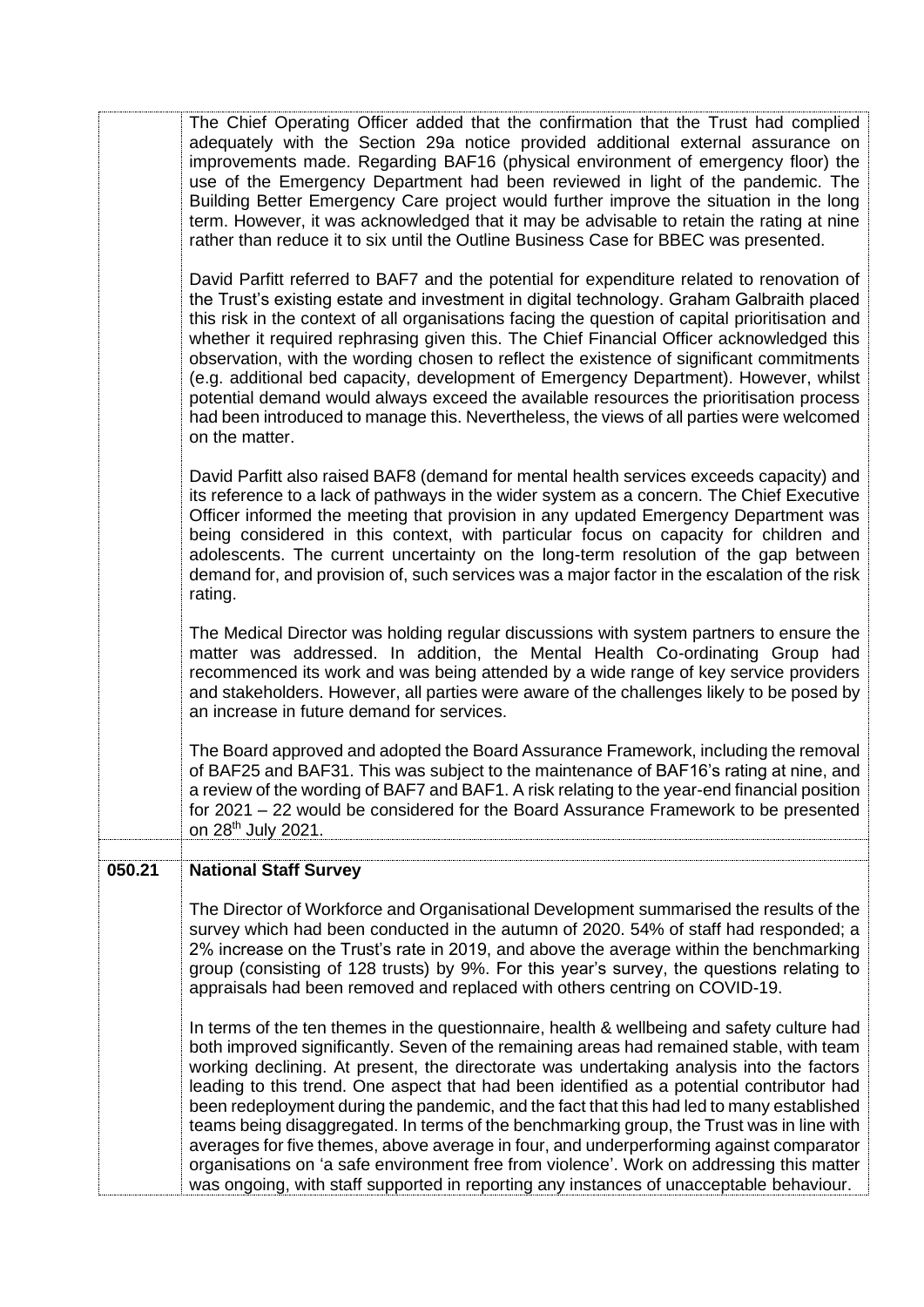|        | There had been a 3% increase in the proportion of staff who would recommend the Trust<br>as a place to work, and a 4% increase in the proportion of staff who would be happy for<br>relatives to receive care at the Trust. Effective leadership & communication, the health &<br>wellbeing offer, and infection prevention were identified as key elements in this positive<br>trend. The Pulse survey had recommenced and reflected these observations.                                                                                                                                                                                                                                                                                                                                                                                                                                                  |
|--------|------------------------------------------------------------------------------------------------------------------------------------------------------------------------------------------------------------------------------------------------------------------------------------------------------------------------------------------------------------------------------------------------------------------------------------------------------------------------------------------------------------------------------------------------------------------------------------------------------------------------------------------------------------------------------------------------------------------------------------------------------------------------------------------------------------------------------------------------------------------------------------------------------------|
|        | Divisions had received a report on their own areas, with support being tailored accordingly.<br>Improvement plans were being compiled as appropriate and would be monitored by the<br>Workforce and Organisational Development Committee. This would be complemented by<br>the ongoing analysis of the recent survey into staff resilience. The Culture Change<br>programme would also be providing relevant input.                                                                                                                                                                                                                                                                                                                                                                                                                                                                                        |
|        | The Workforce Race Equality Standard (WRES) and Workforce Disability Equality<br>Standard (WDES) had both indicated that staff from a black and minority ethnic group and<br>staff with a disability reported a poorer experience than colleagues. This applied to two of<br>the four domains in the WRES (bullying & harassment and career development), and all<br>eight areas in the WDES (although two had improved). The Head of Equality, Diversity<br>and Inclusion had recently taken up their post and was working with teams on the issues<br>identified.                                                                                                                                                                                                                                                                                                                                        |
|        | The Board noted the report.                                                                                                                                                                                                                                                                                                                                                                                                                                                                                                                                                                                                                                                                                                                                                                                                                                                                                |
| 051.21 | Workforce and Organisational Development Committee feedback                                                                                                                                                                                                                                                                                                                                                                                                                                                                                                                                                                                                                                                                                                                                                                                                                                                |
|        | In addition to the points raised in minute 050.21, the Committee Chair (Gary Hay) raised<br>the rise in reports of bullying by management from staff over the previous quarter. This<br>matter would remain a key line of enquiry for the Committee.<br>Other areas of performance had reported positive statistics to the meeting in May 2021.<br>Sickness absence had increased (but only slightly) during the pandemic and was returning<br>to previous levels, whilst the focus on recruitment and retention had seen vacancy rates<br>at a historic low. However, the profile of the Freedom to Speak Up service required raising,<br>as advocates had been unable to undertake their duties in the usual manner during<br>COVID-19. The volume of work undertaken by the Learning and Development team to<br>support the response to the pandemic was also commended.<br>The Board noted the report. |
| 052.21 | Workforce and organisational development performance report analysis                                                                                                                                                                                                                                                                                                                                                                                                                                                                                                                                                                                                                                                                                                                                                                                                                                       |
|        | The Director of Workforce and Organisational Development identified the key risk facing<br>the service as the alignment of the workforce with the Trust's financial position. This had<br>arisen as a theme given the fact that, whilst the funded establishment had remained stable,<br>the number of temporary staff engaged had risen to match the activity undertaken during<br>the pandemic and in the initial phases of the recovery. The health and wellbeing of staff<br>remained an important focus for the service, with rising levels of both elective and non-<br>elective activity having the potential to place pressure on a workforce already experiencing<br>fatigue. The final concern raised by the Director was compliance with the appraisal<br>process, including wellbeing conversations.                                                                                           |
|        | Aswinkumar Vasireddy referred to the impact of high levels of activity on staff safety and<br>sought guidance on the factors involved. The Director of Workforce and Organisational<br>Development attributed some of the rise in reported incidents of violence and aggression<br>to the increased prominence given to reporting instances of verbal or physical intimidation.                                                                                                                                                                                                                                                                                                                                                                                                                                                                                                                            |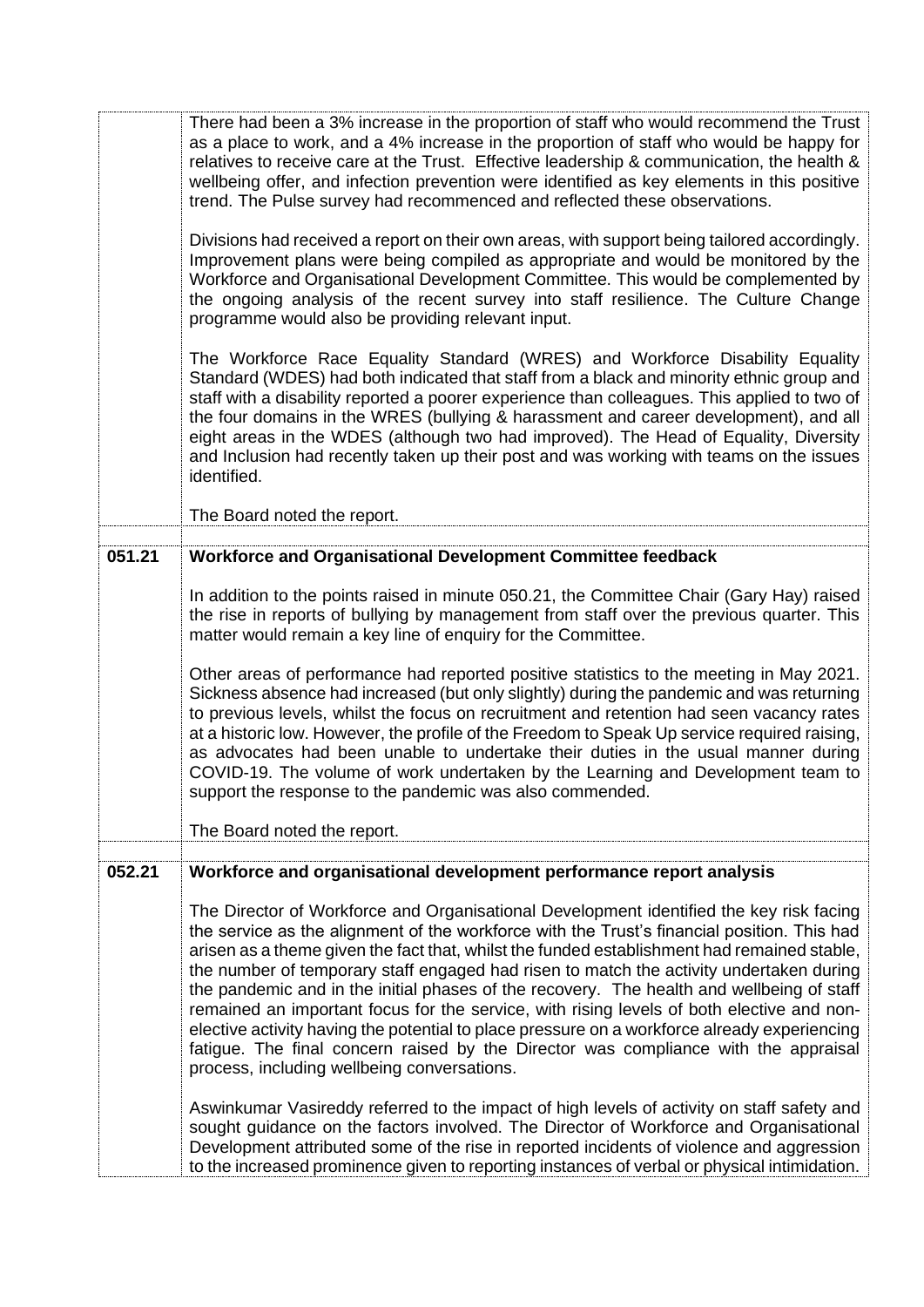As a result, staff who may have previously tolerated some behaviours were being encouraged to report the matter formally. Recording processes had also simplified the process; this may have led to an increased staff focus on staff safety.

Vivek Srivastava asked how the views of the 46% of staff who had not responded to the National Staff Survey were being ascertained. The Director of Workforce and Organisational Development was identifying areas where engagement had been lower than others and would focus efforts on these in the interim. Trust Leadership Team also took an active role in encouraging participation in the survey and monitoring progress once the questionnaire had been issued. Twelve hot spot areas whose responses had been identified as sub-optimal were receiving additional support.

The Board noted the report.

# **053.21 Finance and Infrastructure Committee feedback**

The Committee Chair (Christine Slaymaker) stated that the focus the two meetings being reported upon were the year-end position for 2020 – 21, and preparations for undertaking the Committee's duties in 2021 – 22. This involved developing an understanding of progress made on enabling strategies (e.g. digital, procurement), it was reported that the finance team are now delivering reporting on Day One, which enabled analysis and insight to be developed in a timely manner. The work behind this achievement had been commended by the Committee.

The Board noted the report.

# **054.21 Financial performance report analysis**

The Chief Financial Officer highlighted the financial results for 2020 – 21, the financial plan for the first half of 2021 – 22 and the results for month one of the current year. The Trust had delivered a modest surplus for the second successive year, although much of the cost arising from the pandemic was covered by the national incident response. The delivery of a break-even position had increased the level of autonomy under which the Trust was operating. The external audit of the financial results was well advanced and had not to date identified any material concerns.

The framework for the first six months of 2021 – 22 was clear; however, this was not yet the case for the second half of the year. Furthermore, it was apparent that this may remain the case until September 2021. As a result, the Trust would have to operate on the basis of certain assumptions. In terms of the first half of the year, the situation which applied was broadly analogous with the last six months of 2020 – 21. This involved a fixed income, except for the Elective Recovery Fund. Under this, should the Trust reach thresholds based on 2019 – 20 activity levels it would receive additional income. This had been the case thus far and appeared to be an achievable ambition for the remainder of the period in question, albeit this was subject to the overall performance of the local Integrated Care System. In total, the Trust was operating on the basis that these top ups would total approximately £7.5 million. Efficiencies were required at the rate of 0.5% for the first half of 2021 – 22; the Cost Improvement Programme tended to deliver over 3% when fully operational.

The funding would be allocated through the Integrated Care System and had been planned based on of delivering a break-even position for the first half of 2021 – 22. Any deficits which had been identified by member organisations were being offset by surpluses elsewhere within the system. However, the risks associated with this and the degree of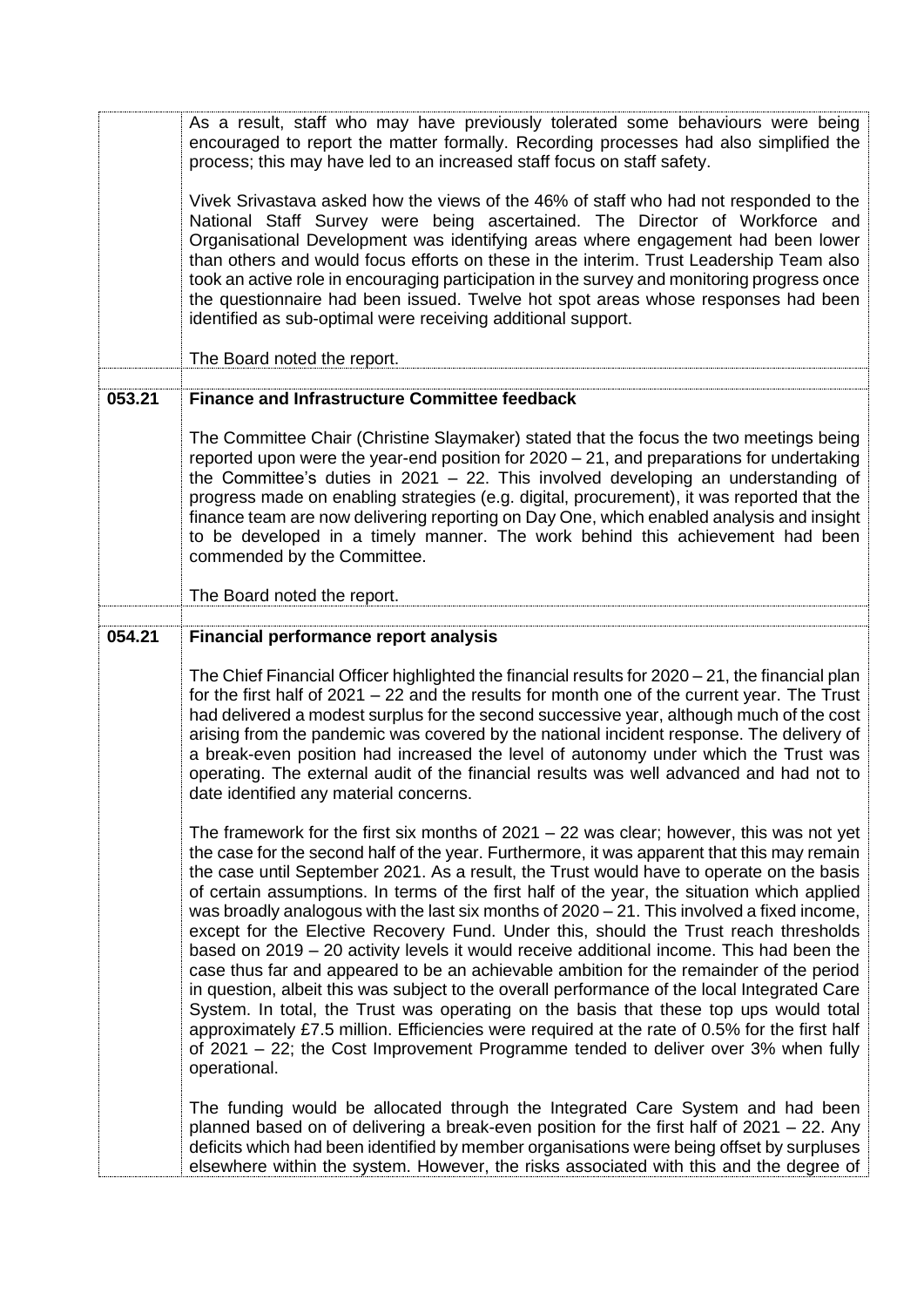|        | control exercised over it by the Trust were recognised.                                                                                                                                                                                                                                                                                                                                                                                                                                                                                                                                                                                                                                                                                                                                              |
|--------|------------------------------------------------------------------------------------------------------------------------------------------------------------------------------------------------------------------------------------------------------------------------------------------------------------------------------------------------------------------------------------------------------------------------------------------------------------------------------------------------------------------------------------------------------------------------------------------------------------------------------------------------------------------------------------------------------------------------------------------------------------------------------------------------------|
|        | In month one of 2021 – 22, there was a small deficit of £33,000. Despite this, the Trust<br>was still anticipating receipt of the Elective Recovery Fund given the activity which had<br>been delivered. The workforce pay bill had seen an overspend against funding for reasons<br>discussed under minute 052.21. Nevertheless, the need to realign workforce and finances<br>was acknowledged. The re-establishment of financial grip and control was also a major<br>priority given the atypical regime in operation during the pandemic and the autonomy this<br>had provided on expenditure decision-making. The costs associated with COVID-19 had<br>been estimated at £2 million for the month; this was being reviewed to ascertain any<br>savings possible as the situation de-escalated. |
|        | Divisional performance was broadly in line with trajectory, except for Medicine and Urgent<br>Care. However, the workforce alignment issues mentioned above applied across all areas.<br>Divisional performance meetings were providing a focus on the restoration of financial<br>discipline.                                                                                                                                                                                                                                                                                                                                                                                                                                                                                                       |
|        | The main risks identified for finance were alignment of workforce and funding, limiting<br>costs arising from COVID-19 and the delivery of cost improvements. The last of these<br>necessitated culture change across the organisation and would be imperative in delivering<br>the required position to allow planning for the second half of $2021 - 22$ to be undertaken.                                                                                                                                                                                                                                                                                                                                                                                                                         |
|        | The Board noted the update.                                                                                                                                                                                                                                                                                                                                                                                                                                                                                                                                                                                                                                                                                                                                                                          |
| 055.21 | <b>Quality and Performance Committee feedback</b>                                                                                                                                                                                                                                                                                                                                                                                                                                                                                                                                                                                                                                                                                                                                                    |
|        | The Committee Chair (Martin Rolfe) summarised the diverse items covered in the previous<br>two meetings. It was noted that the decreasing COVID related activity was<br>counterbalanced by an increase in demand for emergency care. This was taking place<br>against a backdrop of elective care restoration; the number of patients waiting longer than<br>52-weeks had reduced and all nine cancer standards had been met in the month. Given<br>this, a future item on the NHS 111 First redirection initiative would be taken to establish<br>the potential impact this may have on non-elective activity.                                                                                                                                                                                      |
|        | As discussed under minute 049.21, the rising levels of mental health care activity had<br>been a theme for consideration. This applied in particular to children and young people,<br>where demand was at unprecedented levels. The reporting of safety learning incidents<br>(particularly those resulting in no or low harm) had returned to the levels seen prior to the<br>second wave of the pandemic, which indicated an open and healthy culture. Patient falls<br>and pressure ulcers were also closer to performance levels observed before COVID-19.                                                                                                                                                                                                                                       |
|        | Midwifery Services had made progress, with the CQC inspection mentioned in minute<br>046.21 to be reviewed by the Committee once the formal report had been received.<br>Meanwhile, the 2019 - 20 Infection Prevention and Control Annual Report had been<br>discussed by the Committee and was attached in the feedback presented to Trust Board.<br>Whilst the limitations on the applicability of the document to the contemporary situation<br>were recognised given its historic, pre-COVID nature, Board approval was sought for the<br>report.                                                                                                                                                                                                                                                |
|        | Delegations of authority were sought for the approval of the submissions regarding the<br>Clinical Negligence Scheme for Trusts and the Data Security and Protection Toolkit. If<br>granted, these items would both be presented to the Committee on 21 <sup>st</sup> June 2021.                                                                                                                                                                                                                                                                                                                                                                                                                                                                                                                     |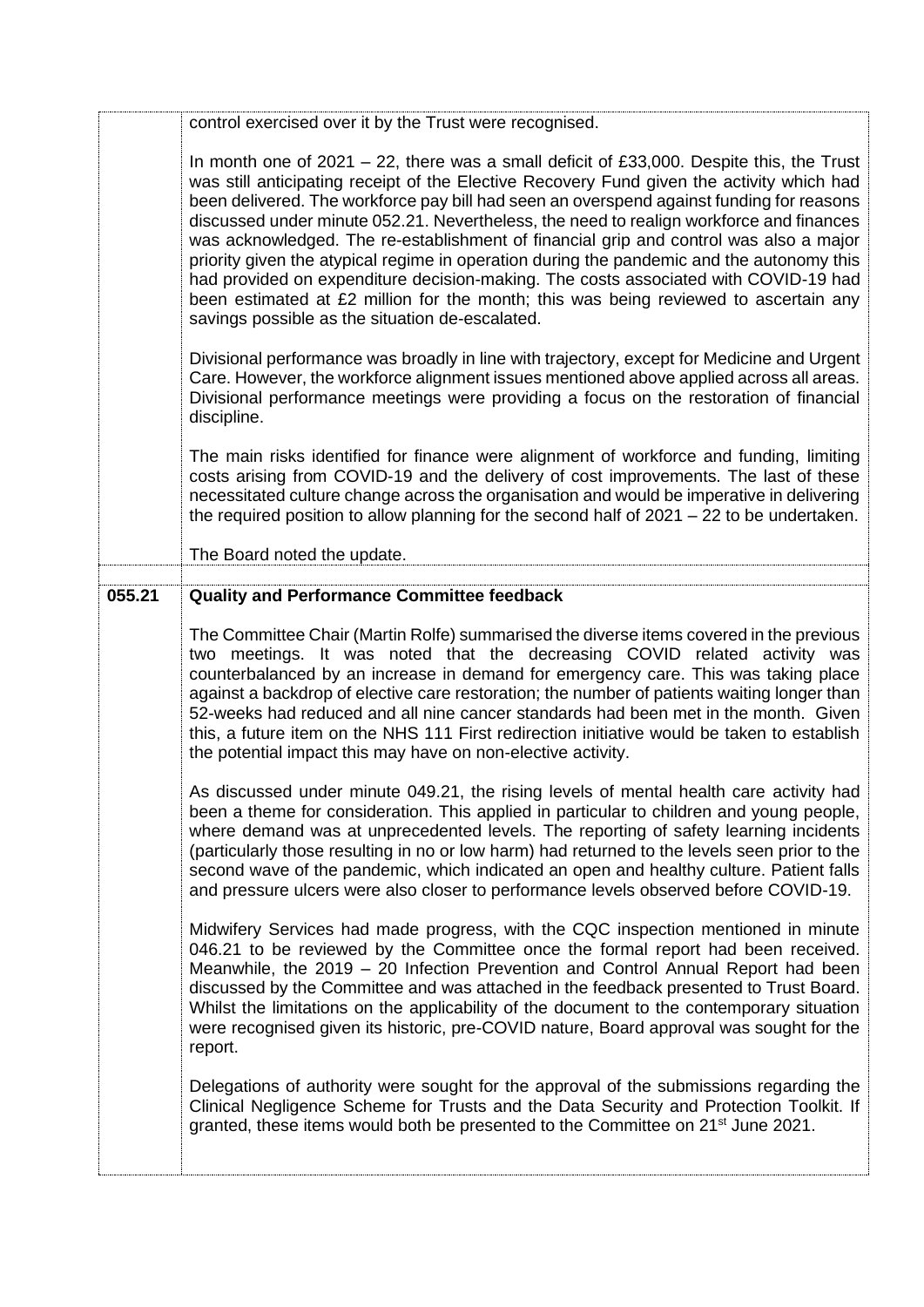Research and innovation had played a crucial role in supporting the response to the pandemic. The Director of Research reflected on the progress made by the service over the previous 12 months, with the recruitment of patients having been the highest amongst 42 comparable acute trusts. This level of activity reflected trends which had been evident for some time, with this having been an area of considerable achievement over the previous five years. The Trust was in the top 20 trusts nationally for involvement in urgent public health studies, which had been particularly important in the context of the pandemic. The SIREN study regarding nosocomial infection had provided insight into the transmission of the virus within hospitals. Research into the efficacy of the vaccine within the staff and across the wider local population had been undertaken; given this, a bid for funding to support a research vaccine hub had been made. The hub would be located outside of the Trust in an area selected to help address health inequalities; this would be as part of a national initiative featuring 12 such centres. Work had also been reviewed to minimise the impact of the pandemic. This included the introduction of remote access and the modification of the trials. The partnership with the University had seen joint work being established, with a joint strategy to be compiled and joint academic chairs appointed. The Board approved the Infection Prevention and Control Annual Report 2020 – 21. The Board delegated authority for the approval of the submissions regarding the Clinical Negligence Scheme for Trusts and the Data Security and Protection Toolkit to the Committee. **056.21 Safety, quality and operational performance report analysis** The Medical Director highlighted the uncertainties regarding any future resurgence of COVID-19 and the potential for an increase in Respiratory Syncytial Virus (RSV) in children over coming months as risks being faced by the Trust. On the latter, correspondence had been issued nationally regarding the potential for a higher and earlier peak than may usually be encountered. This was predicted because of low levels of immunity arising from the social distancing and isolation that had taken place in 2020 – 21. Combined with recent concerns relating to B1.617.2 and its potential to cause a spike in cases across the country, any possible impact on the Trust would require advance modelling and preparation. The Chief Nurse referred to the maintained focus on infection prevention and control. All associated learning was currently being gathered and used to establish a transformation programme for the area. Assessments of falls and pressure ulcers were also taking place to ensure greater standardisation and consistency. Meanwhile, the Trust's innovative establishment of a patient experience lead had been recognised as an example of best practice and promoted nationally. The Chief Operating Officer identified risks arising from themes which had been addressed across all previous items. Increasing ambulance conveyance rates, rising demand for non-elective services, and the restoration of elective care would all combine to have a significant impact on operational pressure. The last of these would involve concerted effort over a considerable period and may include a rising number of patients waiting significant lengths of time for treatment. The mitigation of this would be central in Trust planning for the foreseeable future.